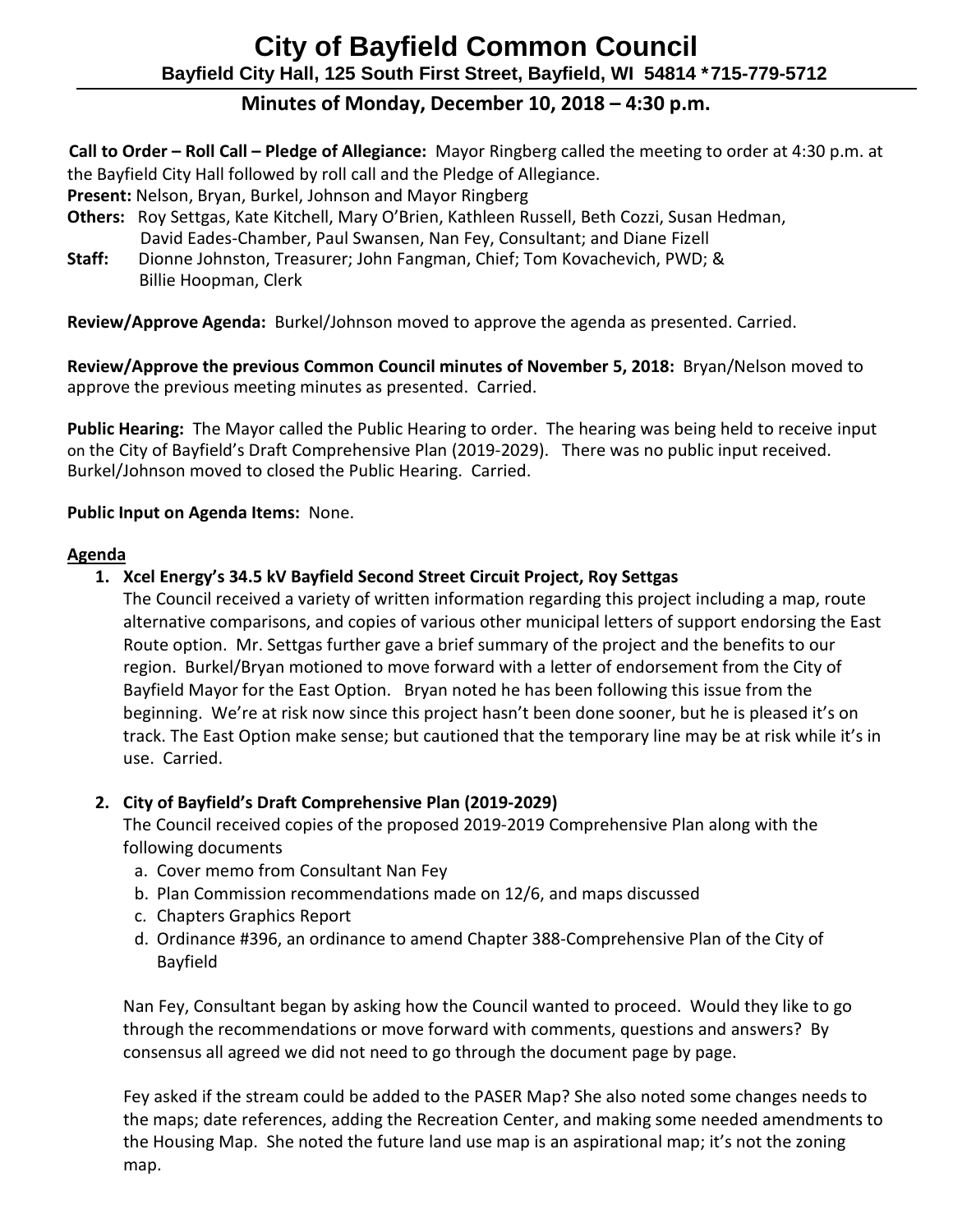Chapter graphics page, showing what could be added to dress up the documents. In total, the plan is about 36 pages, with 14 maps. The Appendix has a lot of links rather than actual attachments. The goal is to have final copies available in January 2019.

Kate Kitchell commended the whole group for the good work they have done noting it sets a good framework for moving forward. It's going to be key to transition this to the next level; the committees. It seems there needs to be some sort of training workshop for all committee members, to get an understanding of the work needed. They need to know their tasks and have a framework for moving forward. She suggested a training workshop with a template for their Goals and Objectives.

Nan Fey mentioned the COWS folks said they would help provide logistic assistance with implementation of the plan.

Burkel / Johnson moved to commence with the first reading, to waive the second and third readings and to moved toward adoption of Ordinance 396, adopting the 2019-2019 Comprehensive Plan as provided with the understanding there will be some tweaks as noted to the maps, and chapter graphics and approve for codification into the Code of the City of Bayfield. Discussion. Burkel said our plan is likely a model that will be used by others. Bryan commented that he was appreciative of the reference to his late wife Trish Oeltjenbruns and noted she was a fierce positive advocate of reviewing and updating the plan. He further noted he would like to see the City consider how to accommodate fat tire bikes, to promote solar panels on City property where appropriate, reconsider the language referencing the increasing population and tax base and floodplains. Fey said the Plan Commission has recommended floodplain be changed to low-lying area. Passed by roll call vote as follows: Nelson, Bryan, Burkel and Johnson – yes.

## **3. Pavilion Lease between the City of Bayfield and Apostle Islands Cruises, Inc.**

Johnson/Bryan made a motion to approve the five-year lease as presented between the City and Apostle Islands Cruise Service. Discussion ensued about the rates and applying applicable taxes. Passed by roll call vote as follows: Bryan, Burkel, Johnson and Nelson – yes.

## **4. Land Offer: Block 47-Lots 11-15, Block 48-Lots 1-10, Block 110-Lots 13-20**

Johnson/Bryan made a motion to reject the land offer, noting we didn't have a current use for the land at this time and it was not in the City's best interest to take it off the Tax Roll. Passed by roll call vote as follows: Burkel, Johnson, Nelson and Bryan – Yes.

## **5. 2019 City Employee Health Insurance**

Councilors were provided with information showing a range of health insurance quotes, but it focused more on the renewal quote from Medica and new quote from Anthem. Burkel/Nelson moved to accept the proposal from Anthem for the City of Bayfield Employee Health Insurance for 2019 at a monthly premium rate of \$14,461.19. Passed by roll call vote as follows: Johnson, Nelson, Bryan and Burkel – yes.

## **6. Appointments/Resignations**

There were no appointments or resignations to address. Diane Fizell graciously agreed to stay on the Parks and Recreation Committee and it was suggested some consideration be given to the use of an alternate on this Committee.

## **7. Project Updates:**

a. **Waterfront Walk Turning Point Project**: Pay Request #6 was recently processed and paid, and a punch list was given to the contractor. The project is expected to be fully completed Spring 2019.